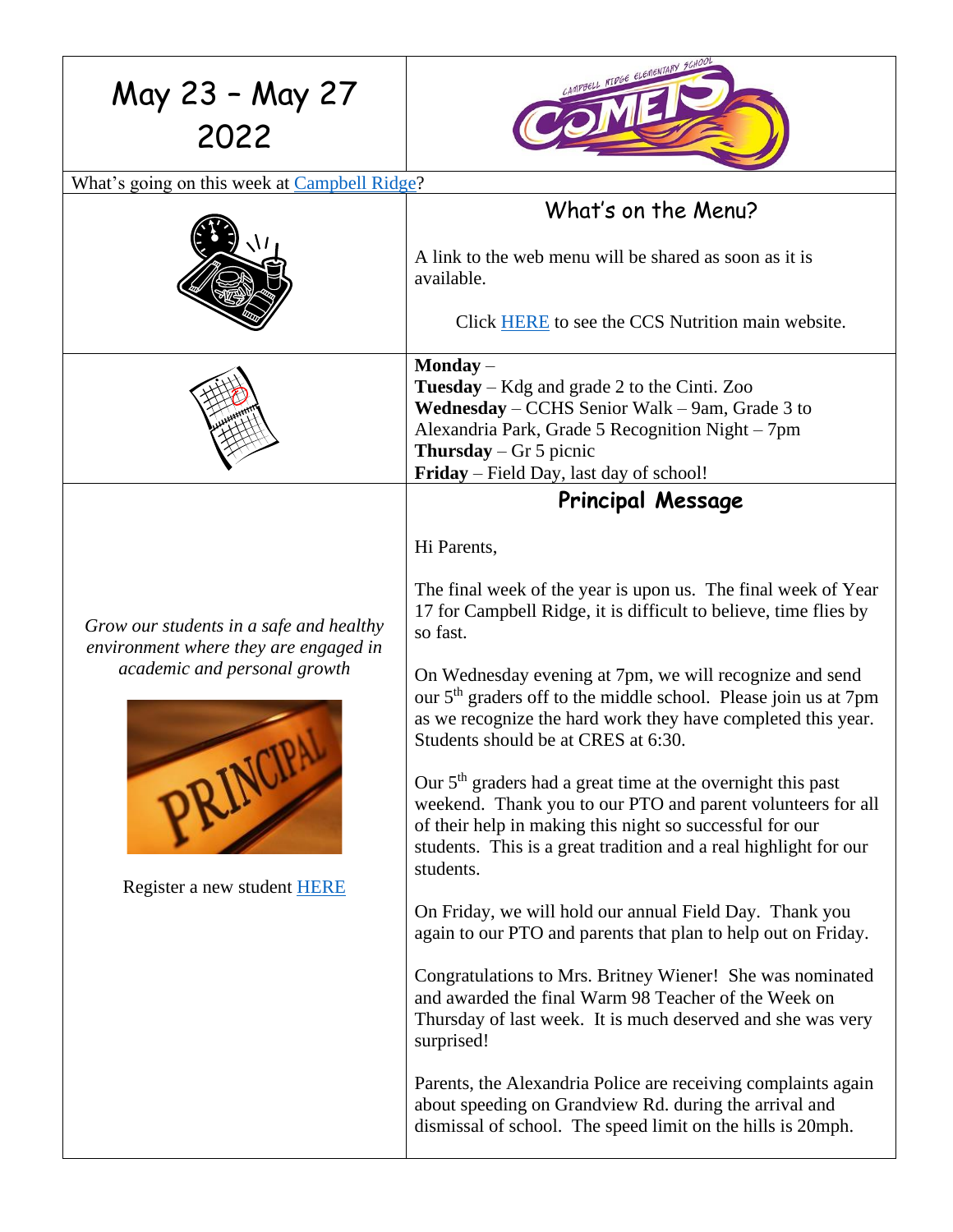|                                                  | Related News                                                                                                                                                                                                                                                                                                                                                                                                                                                                                    |
|--------------------------------------------------|-------------------------------------------------------------------------------------------------------------------------------------------------------------------------------------------------------------------------------------------------------------------------------------------------------------------------------------------------------------------------------------------------------------------------------------------------------------------------------------------------|
|                                                  |                                                                                                                                                                                                                                                                                                                                                                                                                                                                                                 |
|                                                  | <b>ONE MORE SURVEY for Parents!</b><br>Survey season continues! We kindly ask that all parents, but<br>especially if your child has been in an intervention this year,<br>complete the survey that can be found HERE. Again, we do<br>analyze and use these results to plan for improvement.                                                                                                                                                                                                    |
|                                                  | <b>Volunteer Opportunity for 2022-23</b><br>We have an amazing Reading and Mentoring experience<br>available for volunteers that can commit 30 minutes per week<br>to inspire a primary student's reading ability and confidence to<br>higher levels! Please review the information on this google<br>site.                                                                                                                                                                                     |
|                                                  | Our athletic department is offering sports-related summer<br>camps, for more information click <b>HERE</b> .                                                                                                                                                                                                                                                                                                                                                                                    |
|                                                  | Northern Kentucky University is offering summer science<br>camps for elementary students, for details click <b>HERE</b> .                                                                                                                                                                                                                                                                                                                                                                       |
|                                                  | Did you see Dr. Rust's Thursday Update for parents? If not,<br>you can find it <b>HERE</b> .                                                                                                                                                                                                                                                                                                                                                                                                    |
|                                                  | Thank you, Mr. Mazzei                                                                                                                                                                                                                                                                                                                                                                                                                                                                           |
|                                                  | Our Nurse says                                                                                                                                                                                                                                                                                                                                                                                                                                                                                  |
| WATHY CHILDREN LEARN BET<br><b>CAYOOL NURSES</b> | Parents/Guardians,<br>Nurse Burns can be reached at 448-4780, ext 4040. She can<br>also be emailed at<br>mailto:martha.burns@campbell.kyschools.us.                                                                                                                                                                                                                                                                                                                                             |
|                                                  | I have seen many children with ticks already this season.<br>While most ticks/tick bites are harmless, some ticks in our<br>region can and do carry harmful diseases so tick bite<br>prevention is important. Our kids play outside at school nearly<br>every day so please make sure you are looking for ticks even if<br>your child stays inside after school. Here is some helpful<br>information about how to prevent tick bites and what to do if<br>you find a tick on you or your child. |
|                                                  | <b>Tick Prevention</b><br>Know where to expect ticks. Ticks live in grassy, brushy, or<br>wooded areas, and even on animals. Many people get ticks in<br>their own yard even in established neighborhoods. Keeping<br>your yard clean and free of debris can help prevent tick<br>infestations. Flea and tick prevention for animals can also help<br>limit exposure to ticks that may be carried inside on your pets.                                                                          |
|                                                  | You can also buy permethrin products such as tick tubes to<br>prevent tick infestations in your yard or contact a lawn service                                                                                                                                                                                                                                                                                                                                                                  |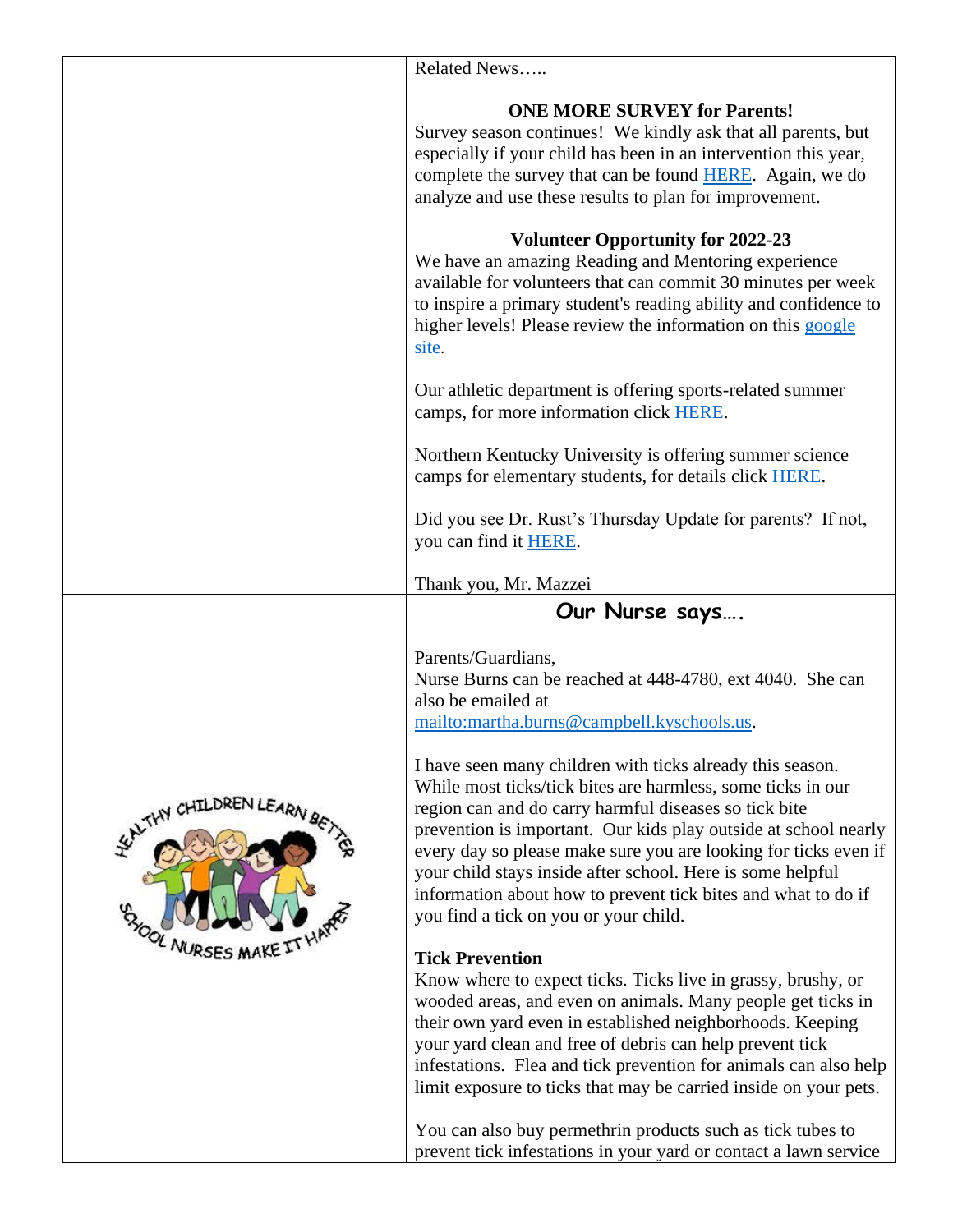|    | about treating your yard with a tick preventative. Use<br>Environmental Protection Agency (EPA)-registered insect<br>repellents containing DEET, picaridin, IR3535, Oil of Lemon<br>Eucalyptus (OLE), para-menthane-diol (PMD), or 2-<br>undecanone. Always follow product instructions. Do not use<br>products containing OLE or PMD on children under 3 years<br>old.                                                                                                                                                                                                                                                                                                                                                                                                                                                                                                                                                                                       |
|----|---------------------------------------------------------------------------------------------------------------------------------------------------------------------------------------------------------------------------------------------------------------------------------------------------------------------------------------------------------------------------------------------------------------------------------------------------------------------------------------------------------------------------------------------------------------------------------------------------------------------------------------------------------------------------------------------------------------------------------------------------------------------------------------------------------------------------------------------------------------------------------------------------------------------------------------------------------------|
|    | <b>After You Come Indoors</b><br>Check your clothing for ticks. Ticks may be carried into the<br>house on clothing. Any ticks that are found should be<br>removed. Shower soon after being outdoors. Showering<br>within two hours of coming indoors has been shown to reduce<br>your risk of getting Lyme disease and may be effective in<br>reducing the risk of other tickborne diseases. Showering may<br>help wash off unattached ticks and it is a good opportunity to<br>do a tick check.<br>Check your body for ticks after being outdoors. Conduct a full<br>body check upon return from potentially tick-infested areas,<br>including your own backyard. Use a hand-held or full-length<br>mirror to view all parts of your body. Ticks prefer to hide in<br>the hair and fold/crevices so be sure to diligently check:<br>armpits, in/around ears, inside belly button, back of knees,<br>in/around hair, in the groin area, and around the waist. |
|    | What if I Find a Tick on My Child?<br>It's important to remove a tick as soon as possible. Follow<br>these steps:<br>Use tweezers to grasp the tick firmly at its head or mouth,<br>$\bullet$<br>next to the skin.<br>Pull firmly and steadily until the tick lets go of the skin. Do<br>$\bullet$<br>not twist the tick or rock it from side to side. Parts of the<br>tick might stay in the skin, but eventually will come out on<br>their own.<br>Wash your hands and the site of the bite with soap and<br>$\bullet$<br>water.<br>Swab the bite site with alcohol.<br>Never use petroleum jelly or a hot match to kill and<br>$\bullet$<br>remove a tick. These methods don't get the tick off the skin<br>and can make it burrow deeper and release more saliva<br>(which makes it more likely to pass a disease).                                                                                                                                       |
| he | <b>CRES PTO</b><br>News from our PTO<br>The PTO is currently accepting nominations to become a<br>parent representative on the school Site-based Decision-<br>Making Council (SBDM Council). Nominations are being<br>accepted this week and can be sent to<br>$carriejaggers@gmail.com$ . Voting will take place once the<br>nominations have been submitted.                                                                                                                                                                                                                                                                                                                                                                                                                                                                                                                                                                                                |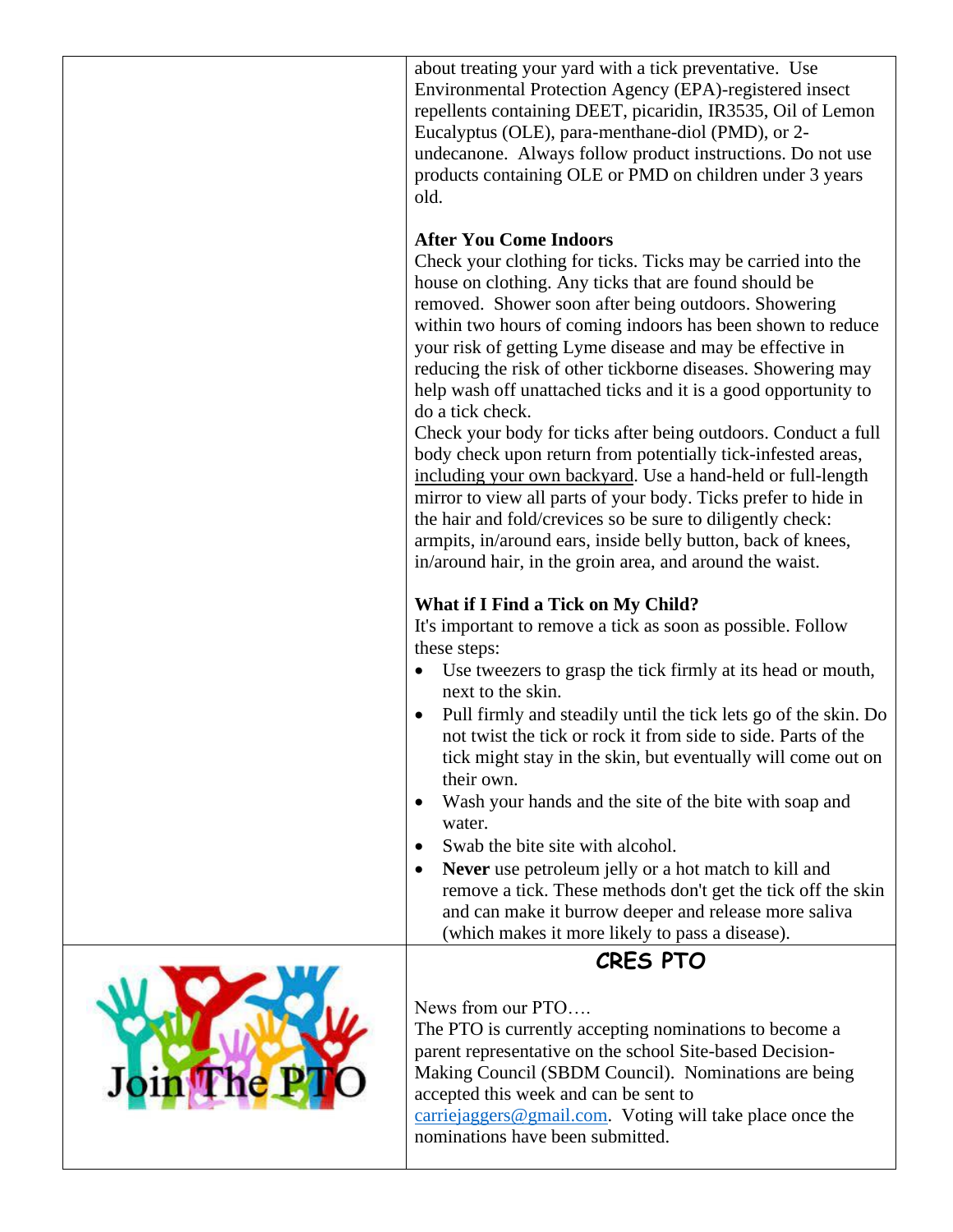| The SBDM Council is made up of 2 parent reps, 3 teacher<br>reps, and the Principal. The Council sets policy for the school,<br>implements an Improvement Plan, and monitors how the<br>school completes the Improvement Plan.<br>YARD SIGNS FOR SPECIAL OCCASIONS! Our PTO<br>has a very cool new fundraiser for this year. You can order a<br>custom-made yard sign celebrating a birthday, new adoption,<br>or other special occasions. Get your order form <b>HERE</b> or by<br>sending an email to crespto21@gmail.com |  |
|----------------------------------------------------------------------------------------------------------------------------------------------------------------------------------------------------------------------------------------------------------------------------------------------------------------------------------------------------------------------------------------------------------------------------------------------------------------------------------------------------------------------------|--|
| Did you know that your PTO is on Facebook? Check us out<br>HERE.                                                                                                                                                                                                                                                                                                                                                                                                                                                           |  |
| <b>BoxTops for Education -</b><br>https://www.boxtops4education.com/ - Have you checked out<br>how easy BoxTops is now? Create an account, download the<br>mobile app, scan your grocery receipt, that's it. Our PTO<br>earns 10 cents for every boxtop – what could be easier than<br>that?                                                                                                                                                                                                                               |  |
| Kroger Rewards – Do you have your card set up to benefit<br>Campbell Ridge? If not, you can do that here,<br>https://www.kroger.com                                                                                                                                                                                                                                                                                                                                                                                        |  |
| <b>SBDM Council Corner</b>                                                                                                                                                                                                                                                                                                                                                                                                                                                                                                 |  |
| Congratulations to the following members of the 2022-23<br>SBDM Council. While new members will attend the May<br>meeting, their office terms begins June 1.<br>Abi Clabeaux – parent rep<br>Kristina Blom – parent rep<br>JoAnn Nassano - teacher rep                                                                                                                                                                                                                                                                     |  |
| Britney Wiener – teacher rep                                                                                                                                                                                                                                                                                                                                                                                                                                                                                               |  |
| Rachael Wachter - teacher rep                                                                                                                                                                                                                                                                                                                                                                                                                                                                                              |  |
| Find the SBDM Council policies HERE.                                                                                                                                                                                                                                                                                                                                                                                                                                                                                       |  |
| <b>CRES Contacts</b>                                                                                                                                                                                                                                                                                                                                                                                                                                                                                                       |  |
| All staff directory $-\text{click}$ here, all staff emails are<br>firstname.lastname@campbell.kyschools.us                                                                                                                                                                                                                                                                                                                                                                                                                 |  |
| CRES Phone - 859.448.4780<br><b>Anthony Mazzei</b> , Principal<br>Michele Augsback, Asst. Principal                                                                                                                                                                                                                                                                                                                                                                                                                        |  |
| <b>Peggy McDaniel</b> , Secretary<br>Michelle Martin, Attendance Clerk, call or email to report<br>absences<br><b>Martha Burns</b> , Nurse<br>Olivia Hathorn, Counselor                                                                                                                                                                                                                                                                                                                                                    |  |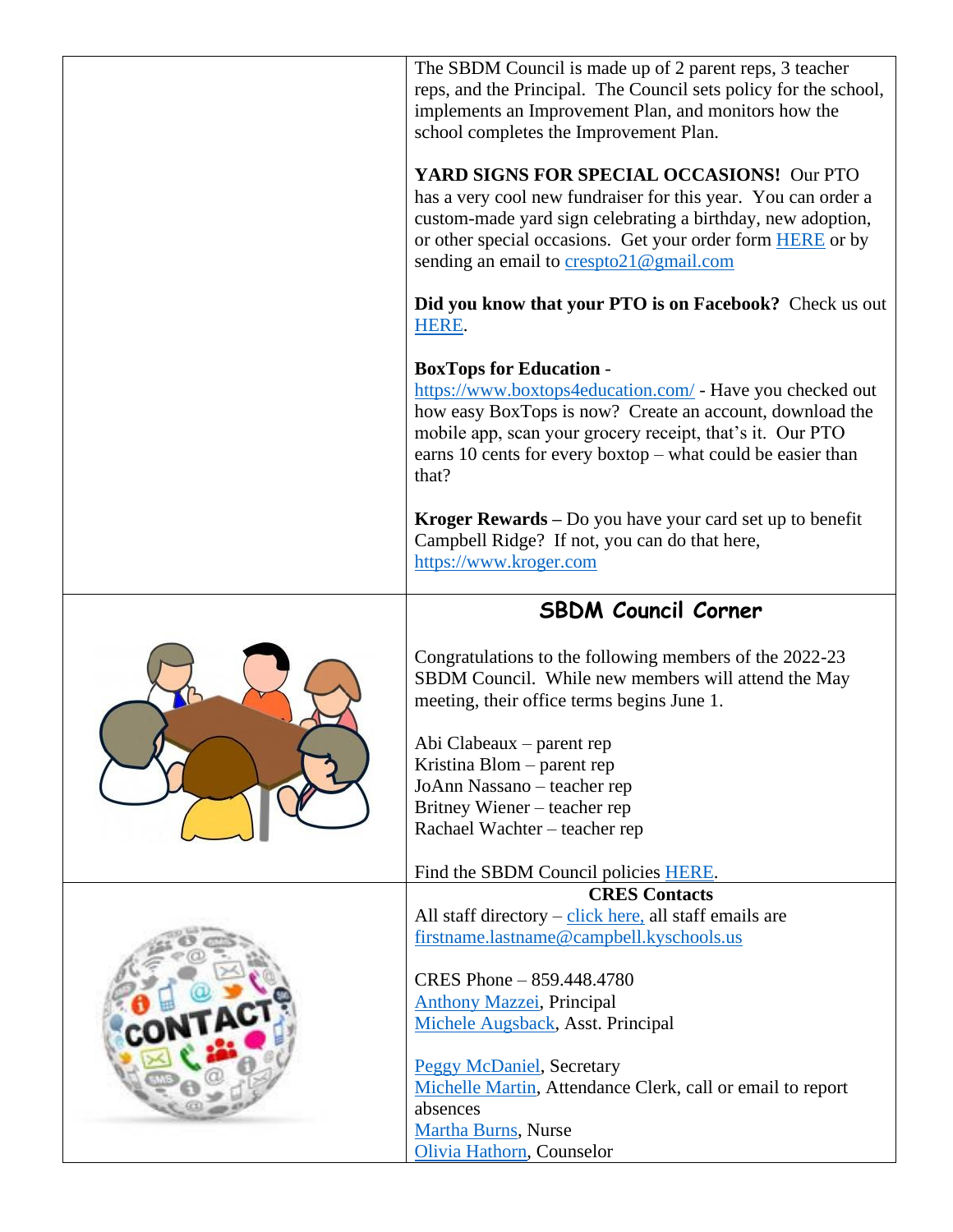

## Thank you to our 2022 Walk-a-Thon sponsors

| Jolly Cleaning &<br><b>Restoration</b>      | <b>Martial Arts</b><br>America             | <b>Signs of All Kinds</b>                          | <b>Prodigal Solutions</b>                  |
|---------------------------------------------|--------------------------------------------|----------------------------------------------------|--------------------------------------------|
| <b>El Nopal Family</b><br><b>Restaurant</b> | AJ's Towing &<br>Recovery                  | <b>Twice as Nice</b><br><b>Antiques &amp; More</b> | <b>McClendon Martial</b><br><b>Arts</b>    |
| <b>NKY Land Specialist</b>                  | <b>Tri-State Wildlife</b>                  | <b>Bare Bones Plumbing</b><br><b>Supply</b>        | <b>Cooper Funeral Home</b>                 |
| <b>JDC Excavating</b>                       | Fornash BHS & Light<br><b>Construction</b> | <b>Reitman Auto Parts</b>                          | Hadden Bros.                               |
| <b>Pawlished Dog</b><br><b>Training</b>     | <b>DBS Plumbing</b><br><b>Solutions</b>    | Kids at the Creek                                  | <b>Garbig Family Eye</b><br>Care           |
| <b>Teegarden HVAC</b>                       | <b>US Bank</b>                             | The Lovely Closet                                  | Speech/Language<br><b>Therapy Services</b> |
| <b>Hometown HVAC</b>                        | Don Baxter Auto<br>Repair                  | <b>Blue Roo Car Wash</b>                           | <b>Mike Jansen</b><br>Sheriff              |